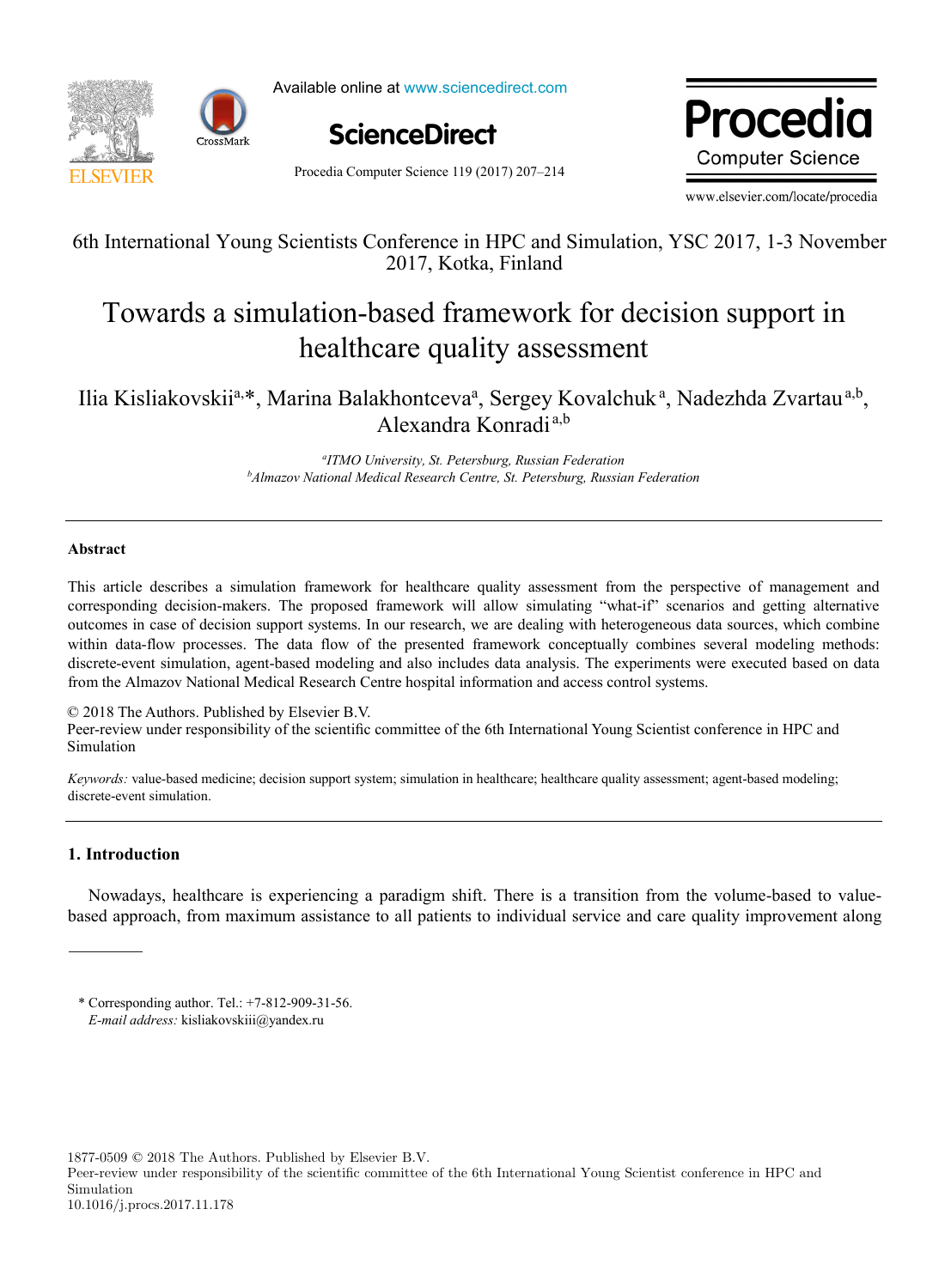with efficient usage of resources. All healthcare processes become even more complex and consequently generate even more unstructured data. It makes management decisions more complicated. Existing HIS do not always allow proper decision-making support for medical professionals [1]. Therefore, in conjunction with extending of practical application and integration of HIS, it is important to develop new methods and technologies to support decisionmakers within the paradigm of personalized medicine. The implementation of high-quality and well-timed decisionmaking support is only possible when using results of analysis of already existing data, and obtaining new knowledge based on the performed analysis.

At the same time, it's really necessary to improve the healthcare quality through, for example, an evaluation of patients' satisfaction. But in some cases, this type of evaluation is unavailable due to lack of feedbacks. That's why decision-makers can use some techniques from staff scheduling. These techniques allow optimizing workload but can't give any prediction in case of emergency or some unusual situations. For that reason, simulation and modeling had widespread application in healthcare.

#### 2. Related works

Mankind experiences the growth of the life's length as well as the common population growth and it is the reason for pride. Meanwhile, the same achievements require strengthening of the economy, particularly, in the field of healthcare. There should be significant expenditures also because the world population is rapidly aging [2] and necessary technologies should be developed and deployed. Solutions of the costs' containment task vary in different countries. Nevertheless, the most useful were patient-oriented measures, e.g. more active treatment for people with multiple comorbidities and, in general, the increase in patient throughput in hospitals [3]. Also, staffing policies in healthcare are shown as ineffective since they consider volumes instead of the quality of care [4]. This marks the transition from volume-based to value-based approach and means the need to optimize the whole process of patient treatment depending on personal characteristics. In fact, the same idea has been voiced in the call of WHO to balance economy of means and quality improvement and appreciate patients' expectations [5].

One of the most important findings was that the nature of care and a warm attitude (primarily from nurses) determine the perception of the patient, not the technical side of care, as was previously thought [6]. This is also evidenced by patient-reported outcomes [7]. Reporting through surveys and questionnaires is the most widely used approach in assessing the quality of care [3,8–11]. It represents a fair feedback and allows giving an idea of overall healthcare statement at the hospital level. The nurse work environment is strongly associated with patient satisfaction [9] and it means the environment building is the mandatory step on the way to the main goal. Inattention to this leads to the burnout of nurses [3,8,11]. Even some studies state that nurse work overload has no effect on patient outcomes [8,10] it increases the number of errors of nurses the degrades the patient safety [12–14].

It should be noted that the perception of the quality of care for the hospital staff and the patient should be similar in order to avoid the loss of compliance [15] and managers should take this into account in corporate decisionmaking. Performance appraisals are required for effective management activities, i.e., promotions, training, coaching, etc. [16], which in turn leads to positive organizational and patient outcomes [10,11], including even patient mortality [17]. However, nurses are disappointed in the performance appraisals. There are identified subjectivity and lack of communication between managers and nurses as major points that must be eliminated in the performance appraisal system [18,19]. The system can be improved with the participation of all parties and improving the work environment while taking into account results of the assessment of the quality of care [11,20].

A fundamentally different approach to solving the problem of the quality assessment is the creation of datadriven models. Such models allow considering the interests of all parties objectively: to assess work environment from the staff point of view and the effectiveness of work from the management point. The key to objectivity is work with data from hospital information system (HIS) and electronic health records (EHR). Unfortunately, in most cases, the data does not conform to standardized terminology and has unusable (because of inaccuracy) timestamps [21]. A promising application of models is possible when assessing the workload of nurses. Stored data of admissions and discharges of patients allows obtaining accurate assessments [22]. The detection of overloads can have a positive effect on the quality of care as it was said earlier. To build a comprehensive assessment, it is necessary to consider nurse interventions based on HIS data, influence of doctors and managers.